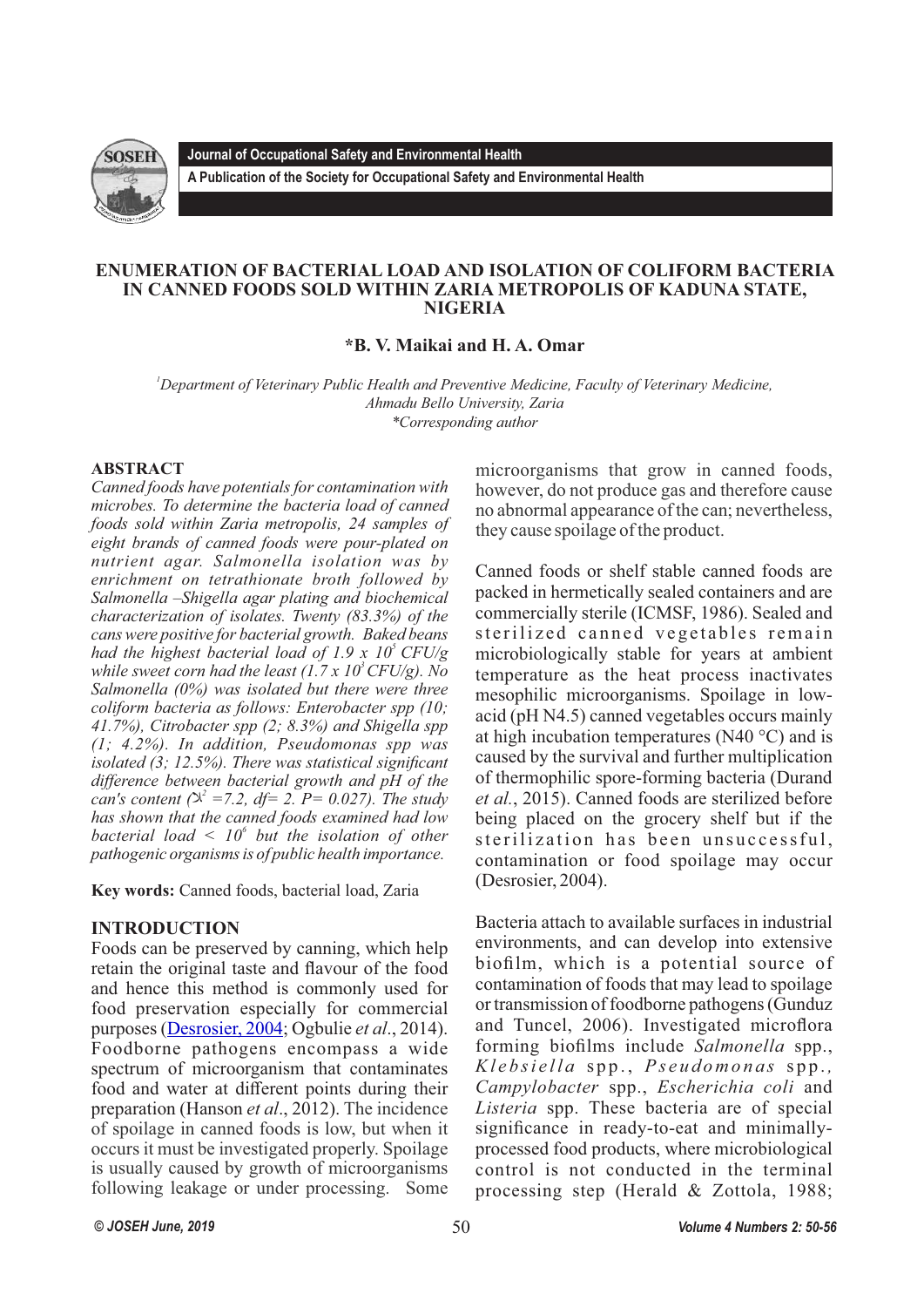Cabanes *et al*., 2002; Gunduz & Tuncel, 2006; Kim *et al*., 2006).

Canned foods have been reported to be contaminated mainly by spore forming bacteria of the genera Bacillus, *Clostridium and Desulfotomaculum (*ICMSF, 1986). Food poisoning by *C. perfringens* has been associated most often with meat and gravies, however, *C. perfringens* spores are also found in milk and cheese which could grow to cause food poisoning (Donnelly and Busta, 1981; Granun, 1990). *Bacillus cereus* and *B. licheniformis*  contaminate milk causing broken cream and soft coagulum with blown cans (Oomus *et al*, 2007; Arun, 2008). This study was therefore aimed at determining the bacterial quality of selected canned foods sold within Zaria, Kaduna State, to know if they are safe for consumption.

# **MATERIALS AND METHODS Study Area**

The study was carried out in Samaru area of Zaria metropolis. Zaria is an ancient and major city in Kaduna State, Northern Nigeria, and renowned as center of learning. Zaria is located between the Latitude 11°-04°N and 7°-42°E Longitude. It has a total area of about  $300 \text{km}^2$  and a population 408,198 (Mortimore, 1970; Agbogu *et al*., 2006)

### **Samples Collection**

A total of 24 samples of eight brands of canned foods comprising of canned chicken luncheon, sweat corn, liquid milk, red kidney beans, giant peas, tomatoes, baked beans and sardine were bought from selected shops within Samaru market. All selected cans were checked to ensure they were within the expiry date. Labeling information of each can was recorded and this included the NAFDAC (National Agency for Food and Drug Administration and control) number, manufacture and expiry dates, batch number, manufacturer's address, preservatives and ingredients. Cans were examined for evidence of bloating, leakage and physical damage. The samples were then taken to the bacteria zoonosis laboratory of Department of Veterinary Public Health and Preventive Medicine, Ahmadu Bello University, Zaria for microbiological analysis.

### **Microbiological analysis**

The laboratory procedures for the determination of the contamination of canned foods are as follows:

# **Total Aerobic Plate Count**

Prior to analysis, the surface of each container was cleaned with 70% ethanol and tincture of iodine. Containers were opened aseptically near the flame of the Bunsen burner to avoid contamination. The pH of the samples was taken using pH meter (Jenway 3505, England). For each sample, 10g was weighed aseptically into stomacher bag containing 90ml of Peptone Water (PW) and mixed for one to two minutes. Thereafter, the PW primary mixtures  $(10<sup>-1</sup>)$  were incubated at 37°C for 24 hours. Enumeration of total viable bacteria was carried out using the total plate count (TPC) technique. A tenfold serial dilution  $(10<sup>2</sup>)$  was prepared by transferring 0.1ml of primary dilution into test tubes containing 9.9mls physiological saline. For the determination of TPC,  $0.1$ ml of  $10<sup>2</sup>$  dilution of the homogenate was inoculated into nutrient agar plate and spread using sterile glass spreaders which was then incubated at  $37^{\circ}$ C for 24 hours. The number of colonies in the dilution was multiplied by the dilution factor to obtain the TPC. The TPC was expressed as Colony Forming Unit per gram (CFU/g).

### **Detection of** *Salmonella*

For *Salmonella* detection, 1ml of the homogenate as previously described under total aerobic plate count was pre enriched with 9mls of tetrathionate broth and incubated at 37°C for 24 hours. Aloopful of the tetrathionate broth culture was streaked on *Salmonella* –*Shigella* agar (SSA) and also incubated at 37°C for 24 hours. Suspected *Salmonella* colonies appeared colourless and these were subjected to biochemical characterization using triple sugar iron, indole, urease, methyl red, citrate, Voges proskeur, SIM motility, oxidase. Lactose, rhannose, maltose, sucrose and mannitol were used for the sugar fermentation tests carried out according to manufacturers' instructions. Gram staining was carried out with Gram negative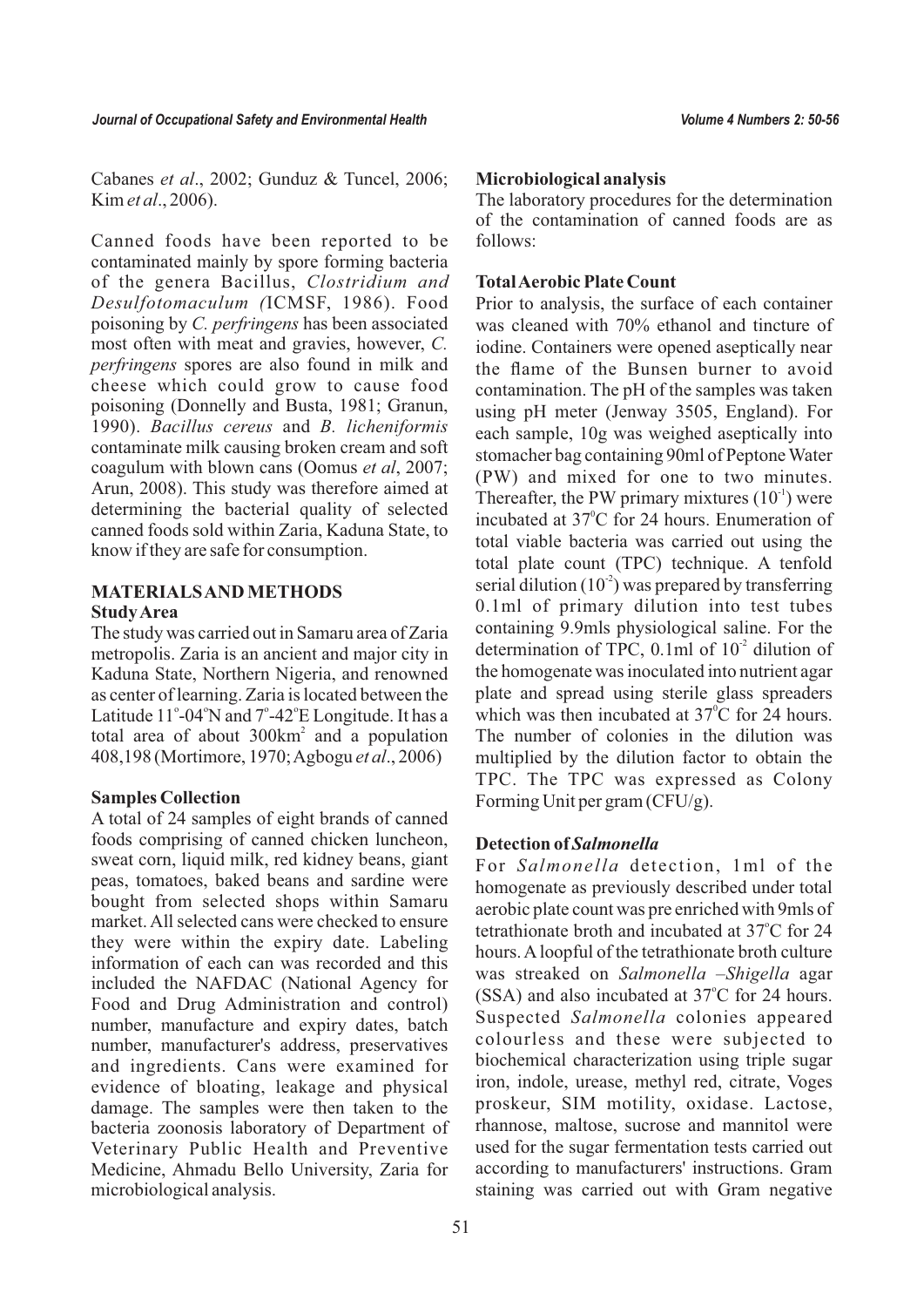organisms appearing pinkish while Gram positive ones appeared purple or blue.

#### **Data analysis**

Statistical Package for Social Science Version 16 was used for data analysis. Chi square and Fishers exact tests were used to check for association between microbial load of the canned foods and factors such as use of preservatives, expiry date and pH.  $P \le 0.05$  was considered significant at 95% confidence onterval.

#### **RESULTS**

Of the 24 samples of canned foods analysed, 20  $(83.3\%)$  were positive for microbes. A  $100\%$ positivity was recorded each for the baked beans, liquid milk, giant peas, tomatoes, chicken luncheon and sardine while only 1 (33.3%) out of the 3 cans each of kidney beans and sweet corn was positive for growth. Baked beans had the highest contamination of 1.9 x  $10^5$  CFU/g of the sample while the least was sweet corn  $(1.7 \times 10^3 \text{ CFU/g})$ . Kidney beans and liquid milk had microbial loads of  $9.3 \times 10^4$  and  $8.3 \times 10^3$  CFU/g respectively (Table 1).

The biochemical characterization of the isolates that were suspected to be *Salmonella* is shown in Table 2. A total of 16 (66.7%) out of the 24 isolates that were non lactose fermenters upon characterization gave three positive coliform bacteria as follows:: *Enterobacter* spp (10; 41.7%)*, Citrobacter* spp (2; 8.3%) and *Shigella* spp  $(1;4.2\%)$  and also 3  $(12.5\%)$  isolates of *Pseudomonas* spp. *Pseudomonas* spp was found in kidney beans and baked beans, *Citrobacter*spp*.* in tomato paste and sweet corn, *Shigella* spp*.* in giant peas while *Enterobacter* spp*,* was more widely distributed as it was found in sweet corn, giant

peas, baked beans, tomato paste chicken luncheon, sardine and liquid milk.

The physical assessment of the labeling of the canned foods showed no external damages or leakages and all had NAFDAC number, manufacture and expiry dates, batch number, manufacturer's address and ingredients. Most of the canned foods had salt listed as part of the ingredient which also served as natural preservative, only chicken luncheon had Sodium Nitrate as a chemical preservative (Table 3).

All the three chicken luncheon cans that had chemical preservatives were positive (100%) for microbial growth while  $17(81\%)$  out of the 21 cans without chemical preservatives had microbial growth. There was no statistical significance difference between microbial growth in the content of the cans and use of chemical preservatives (Fishers exact  $P= 1.000$ ) (Table 4).

Table 5 shows the effect of pH on microbial contamination of the cans. The highest contamination was in the acidic cans  $9(100\%)$ followed by alkaline 10 (83.3%) while the least was in the neutral cans (1; 33.3%). There was statistical significance between microbial growth in the content of the cans and pH of the contents ( $\chi^2$ =7.2, df= 2.  $P= 0.027$ ).

The result from this study also showed that the longer the expiry date, the least the microbial growth as cans within 2018 expiry date were least contaminated (66.7%), followed by the 2016 group  $(77.8\%)$  while the highest  $(100\%$  each) was in the 2015 and 2017 groups. There was no statistical significant difference between microbial growth in the content of the cans and expiry date of the cans  $(\lambda^2=3.2, df=3. P=1.725)$  (Table 6).

|  |  | Table 1: Mean pH and total plate counts of canned foods sold within Zaria metropolis, Kaduna State, Nigeria. |  |  |
|--|--|--------------------------------------------------------------------------------------------------------------|--|--|
|--|--|--------------------------------------------------------------------------------------------------------------|--|--|

| S/No | Type of Canned food Number |          | Number positive | Mean CFU            | Mean |
|------|----------------------------|----------|-----------------|---------------------|------|
|      |                            | examined | $(\%)$          | Per g               | pH   |
|      | Kidney beans               |          | 1(33.33)        | $9.3 \times 10^{4}$ | 7.00 |
|      | Sweat corn                 |          | 1(33.33)        | $1.7 \times 10^3$   | 7.40 |
| 3    | Giant peas                 | 3        | 3(100)          | $4.3 \times 10^3$   | 6.50 |
| 4    | Baked beans                | 3        | 3(100)          | $1.9 \times 10^5$   | 6.80 |
|      | Tomatoes                   |          | 3(100)          | $1.5 \times 10^{4}$ | 5.00 |
| 6    | Chicken luncheon           | 3        | 3(100)          | $8.8 \times 10^{4}$ | 7.20 |
|      | Sardine                    | 3        | 3(100)          | $1.1 \times 10^4$   | 7.70 |
| 8    | Liquid milk                | 3        | 3(100)          | $8.3 \times 10^3$   | 7.30 |
|      | Total                      | 24       | 20(83.3)        |                     |      |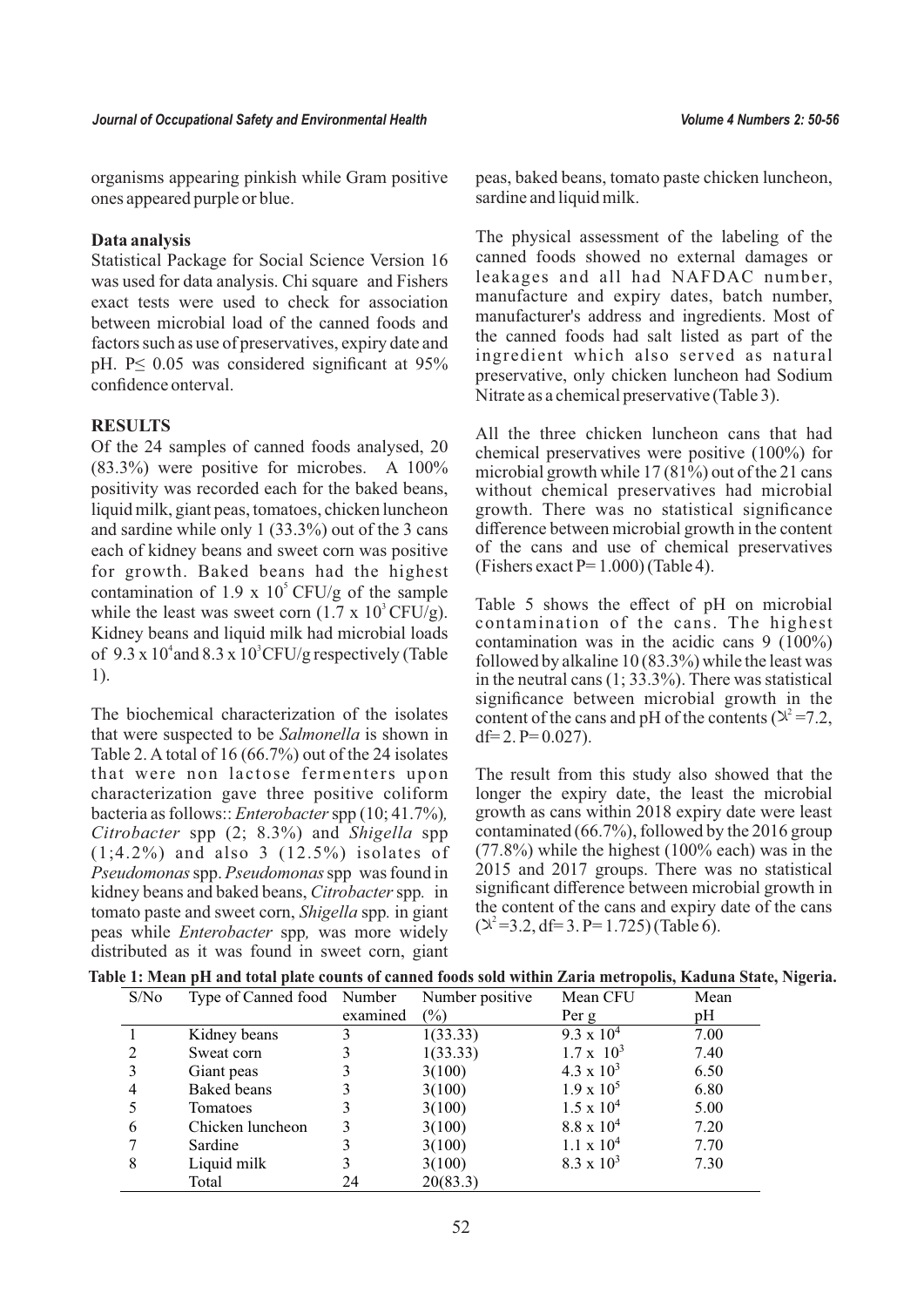CFU/g= Colony forming unit per gram pH= Potential of hydrogen

**Table 2: Isolation of coliform bacteria and** *Pseudomonas* **spp. from canned foods sold within Zaria metropolis, Kaduna State, Nigeria (N=24).**

| Isolates     | No positive | Prevalence $(\% )$ |  |
|--------------|-------------|--------------------|--|
| Enterobacter | 10          | 41.7               |  |
| Citrobacter  |             | 8.3                |  |
| Shigella     |             | 4.2                |  |
| Pseudomonas  |             | 12.5               |  |
| Total        | 16          | 66.7%              |  |
|              |             |                    |  |
|              |             |                    |  |

**Table 3: Physical assessment of the labeling compliance of canned foods sold within Zaria metropolis, Kaduna State, Nigeria.**

| Canned food         | Canned labels |                                        |        |        |                       |
|---------------------|---------------|----------------------------------------|--------|--------|-----------------------|
|                     | Number        | NAFDAC Production Expiry Batch<br>Date | date   | Number | Preservatives<br>Used |
| <b>Kidney beans</b> |               |                                        |        |        |                       |
| 1                   |               | $^{+}$                                 | $^{+}$ | $^{+}$ | $^{+}$                |
| $\overline{2}$      |               | $^{+}$                                 | $^{+}$ | $^{+}$ | $^{+}$                |
| 3                   |               | $^{+}$                                 | $^{+}$ | $^{+}$ | $^{+}$                |
| <b>Sweat corn</b>   |               |                                        |        |        |                       |
| 1                   |               | $^{+}$                                 | $^{+}$ | $^{+}$ |                       |
| $\overline{c}$      |               | $^{+}$                                 | $^{+}$ | $^{+}$ |                       |
| $\overline{3}$      |               | $^{+}$                                 | $^{+}$ | $^{+}$ |                       |
| <b>Giant peas</b>   |               |                                        |        |        |                       |
| 1                   | $^{+}$        |                                        | $^{+}$ | $^{+}$ | $^{+}$                |
| $\overline{c}$      | $^{+}$        |                                        | $^{+}$ | $^{+}$ | $^{+}$                |
| 3                   | $^{+}$        |                                        | $^{+}$ | $^{+}$ | $^{+}$                |
| <b>Baked beans</b>  |               |                                        |        |        |                       |
| 1                   | $^{+}$        | $^{+}$                                 | $^{+}$ | $^{+}$ | $^{+}$                |
| $\overline{c}$      | $^{+}$        | $^{+}$                                 | $^{+}$ | $^{+}$ | $^{+}$                |
| 3                   | $^{+}$        | $^{+}$                                 | $^{+}$ | $^{+}$ | $^{+}$                |
| <b>Tomato</b>       |               |                                        |        |        |                       |
| $\mathbf{1}$        | $^{+}$        | $^{+}$                                 | $^{+}$ | $^{+}$ | $^{+}$                |
| $\overline{c}$      | $^{+}$        | $^{+}$                                 | $^{+}$ | $^{+}$ | $^{+}$                |
| 3                   | $^{+}$        | $^{+}$                                 | $^{+}$ | $^{+}$ | $^{+}$                |
| Meat                |               |                                        |        |        |                       |
| 1                   | $^{+}$        | $^{+}$                                 | $^{+}$ |        | $^{+}$                |
| $\overline{c}$      | $^{+}$        | $^{+}$                                 | $^{+}$ |        | $^{+}$                |
| 3                   | $^{+}$        | $^{+}$                                 | $^{+}$ |        | $^{+}$                |
| <b>Sardine</b>      |               |                                        |        |        |                       |
| 1                   | $^{+}$        | $^{+}$                                 | $^{+}$ | $^{+}$ | $+$                   |
| $\overline{c}$      | $^{+}$        | $^{+}$                                 | $^{+}$ | $^{+}$ | $^{+}$                |
| 3                   | $^{+}$        | $^{+}$                                 | $^{+}$ | $^{+}$ | $^{+}$                |
| Milk                |               |                                        |        |        |                       |
| $\mathbf{1}$        | $^{+}$        | $^{+}$                                 | $^{+}$ | $^{+}$ |                       |
| $\overline{c}$      | $^{+}$        | $^{+}$                                 | $^{+}$ | $^{+}$ |                       |
| 3                   | $^{+}$        | $^{+}$                                 | $^{+}$ | $^{+}$ |                       |

Key: Present (+), Absent (-)

**Table 4: Association between chemical preservatives and microbial contamination of canned foods sold within Zaria metropolis, Kaduna State, Nigeria.**

| Chemical      | Number   | Number           | Fishers exact test |
|---------------|----------|------------------|--------------------|
| preservatives | examined | positive $(\% )$ |                    |
| Yes           | 3        | 3(100)           | $P = 1.000$        |
| No            | 21       | 17(81.0)         |                    |
| Total         | 24       | 20(83.3)         |                    |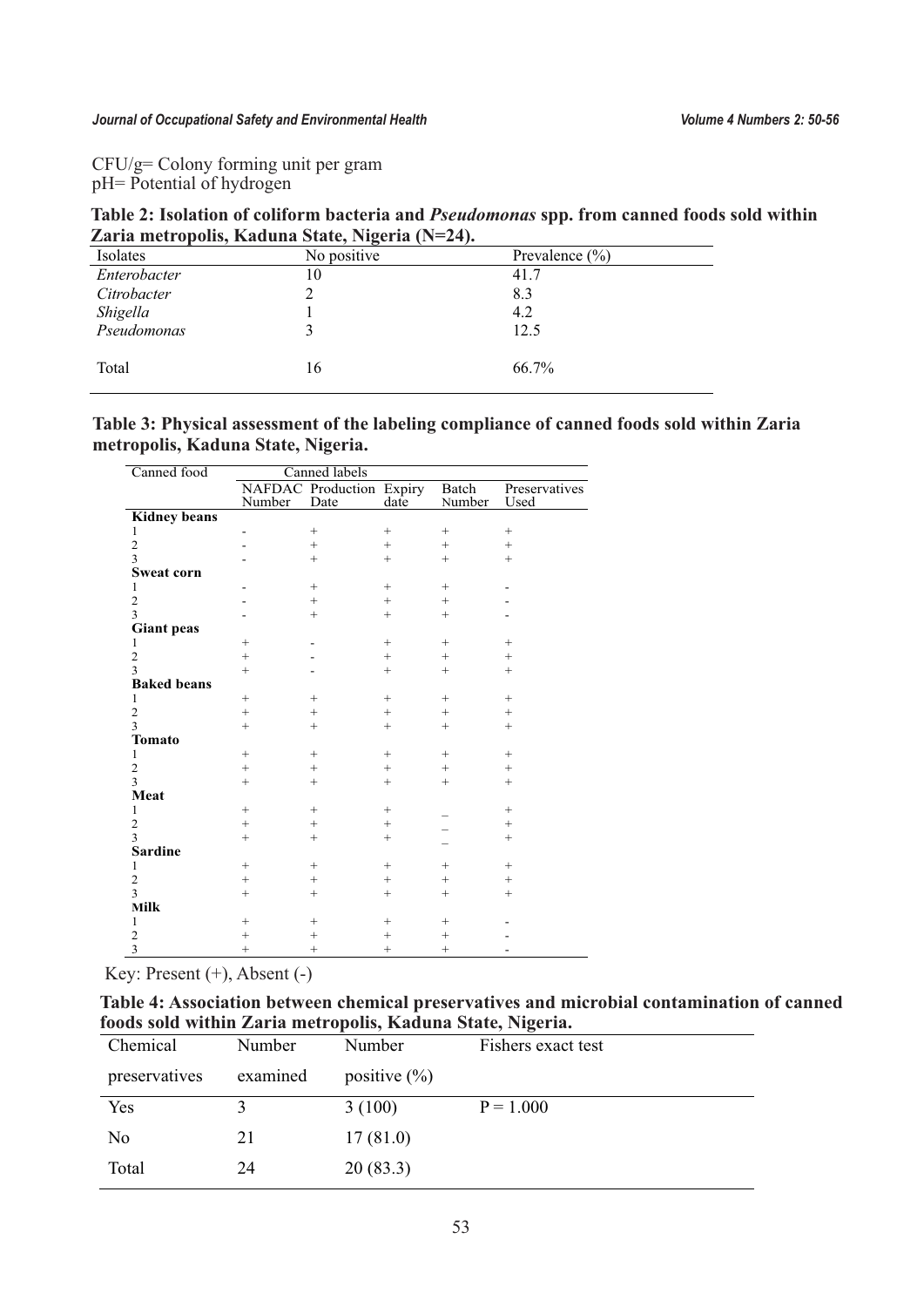| pH       | Number examined | Number of positive $(\% )$ | Test statistics               |
|----------|-----------------|----------------------------|-------------------------------|
| Acidic   | Ч               | 9(100)                     | Chi square $(\lambda^2)$ =7.2 |
| Neutral  |                 | 1(33.3)                    | $\mathbf{D} \mathbf{f} = 2$   |
| Alkaline | 12              | 10(83.3)                   | $P = 0.027$                   |
| Total    | 24              | 20(83.3)                   |                               |

**Table 5: Association between pH and microbial contamination of canned foods sold within Zaria metropolis, Kaduna State, Nigeria.**

**Table 6: Association between expiry date and microbial contamination of canned foods sold within Zaria metropolis, Kaduna State, Nigeria.**

| Expiry date | Number examined | Number positive $(\% )$ | Test statistics                  |
|-------------|-----------------|-------------------------|----------------------------------|
| 2015        |                 | 1(100)                  | Chi square $(\mathbb{R}^2)$ =3.2 |
| 2016        |                 | 7(77.8)                 | $Df=3$                           |
| 2017        |                 | 8 (100)                 | $P = 1.725$                      |
| 2018        |                 | 4(66.7)                 |                                  |
| Total       | 24              | 20(83.3)                |                                  |

#### **DISCUSSION**

The canned foods examined had low microbial loads  $(10^6)$  which was within acceptable microbiological limit (ICMSF, 1986). The combined effects of high temperature treatment, pH, preservatives and anaerobic condition of canning could have been responsible for the low microbial loads (Oranusi *et al*., 2012). Baked beans had the highest counts probably because of its high moisture content and condensed nature which may have been a good medium for the growth of microorganisms. It may also be a reflection of the quality of the raw materials, under processing, pre-process contamination and to the level of stringency in their production (Oranusi *et al*., 2012). The absence of swollen and leaky cans may have also contributed to the low microbial load as all the cans were in perfect shape.

Though *Salmonella* was not detected in this study, but the isolation of *Pseudomonas* species*, Enterobacter* species*, Citrobacter* species and *Shigella* species are still of public health significance. Most of the isolates are of human flora and are known to be opportunistic pathogens. They are facultative and hardy organisms, thus their survival in canned foods could be explained as previous studies (Saadia and Hassanein, 2010; Durand *et al*. 2015) on isolation of pathogenic bacteria in food samples also indicated that some gram negative and gram positive bacteria were isolated as discovered in this investigation. The result in this study is similar to the findings made by Kay *et al.* (1994) who found some pathogenic bacteria found in fast foods and traditional fast foods. Most investigators indicated that bacteria, fungi and yeasts may exert their pathogenic action either through infection of body, or as a source of toxic substances as has been demonstrated in contaminated foods (Saadia and Hassanein, 2010). Food poisoning and other diseases of man are those associated with contamination of food products by infectious organisms (Frazier and Westhoff, 1994).

The higher contamination in the cans that had contents which were highly acidic is not farfetched from the truth as there is a pH optimum for each microorganism at which growth is maximal. Moving away from the optimal pH in either direction slows microbial growth. Shifts in pH of a food with time may reflect microbial activity, and foods that are poorly buffered (i.e., do not resist changes in pH), such as vegetables, may shift pH values considerably. A food may start with a pH which precludes bacterial growth, but as a result of the metabolism of other microbes (yeasts or molds),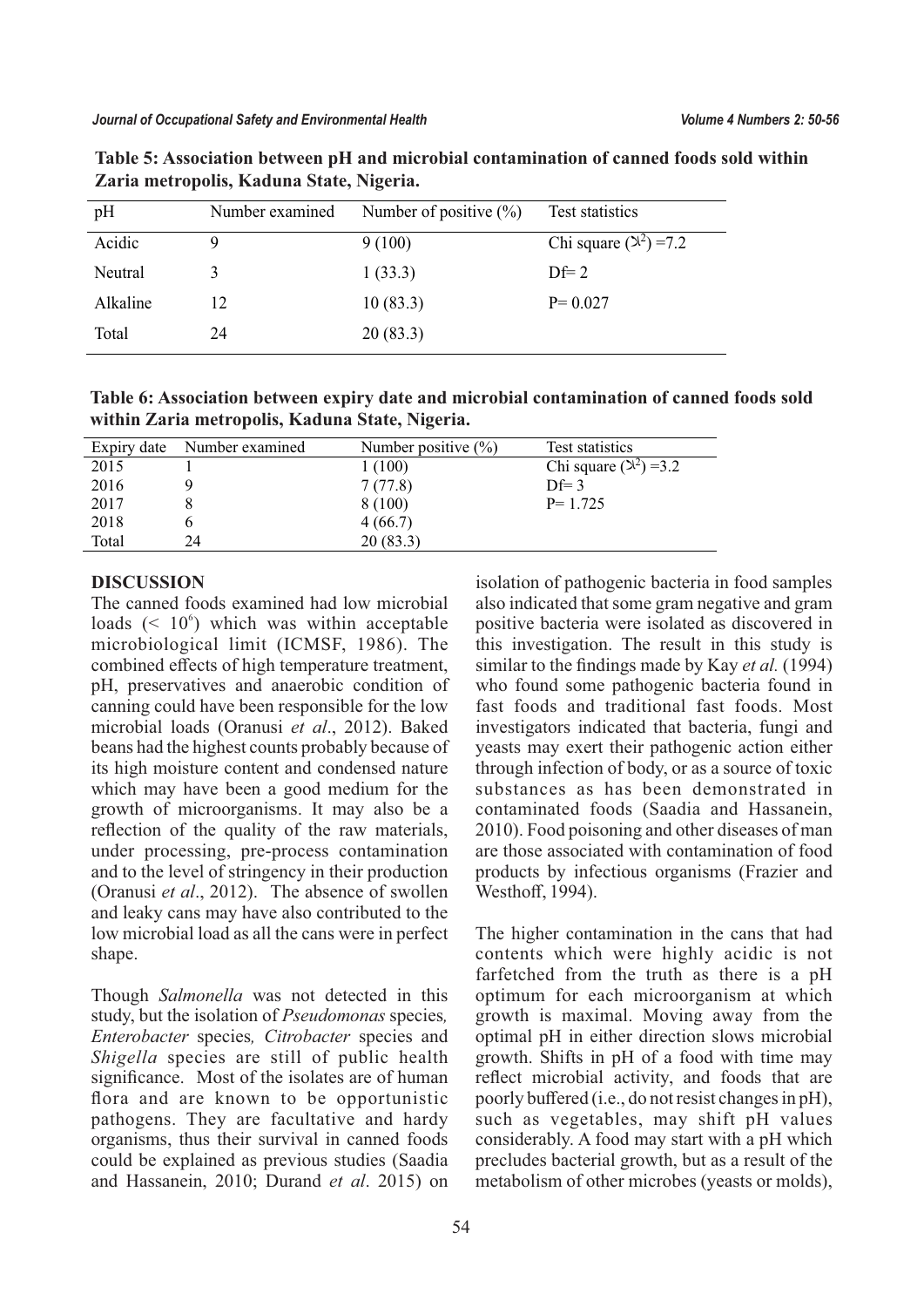pH shifts may occur and permit bacterial growth [\(www.fda.gov/Food/FoodborneIllnessContami](http://www.fda.gov/Food/FoodborneIllnessContaminants/CausesOfIllnessBadBugBook/ucm071351.htm) [nants/CausesOfIllnessBadBugBook/ucm07135](http://www.fda.gov/Food/FoodborneIllnessContaminants/CausesOfIllnessBadBugBook/ucm071351.htm) [1.htm](http://www.fda.gov/Food/FoodborneIllnessContaminants/CausesOfIllnessBadBugBook/ucm071351.htm)) (Accessed  $8<sup>th</sup>$  May, 2016 at 3.00pm). Small amount of acetic acid can cause bacteria to become stressed, making them to react by producing more toxin. However, if a large amount of acetic acid is added, as was done in the past, the acidity is greatly increased and the bacteria do not survive () (Acessed 8th May, 2016 at 3.00pm)

The higher contamination in the cans that had preservatives may mean that not enough concentrations were used for the prevention of Microbial growth. In order for an antimicrobial preservative to work, it must be used at the right concentration. Ideally, it will disrupt microbial growth while at the same time preserving most of the nutritional value of the food. Thus the amount and type of preservative used will determine how much microbial control of the preservative in use (Dalton, 2002).

It is better to consume canned foods within expiry date as shown in this study or better still if the expiry date is further away. Some products loose freshness and taste if closer to expiry date and may even deteriorate faster as compared to those further away from expiry date.

# **CONCLUSION**

This study has shown that the canned foods sampled, though with minimal microbial load within acceptable limit, depending on an individual's varying tolerance ability, may still pose a health problem especially those related to gastrointestinal symptoms when the contents are consumed. The isolation of other bacterial organisms such as *Enterobacter*, *Citrobacter*, *Shigella* and *Pseudomonas* is of public health significance. Hence, consumers of canned foods should ensure that the can's contents are heated to reduce chances of food borne illness.

#### **ACKNOWLEDGMENT**

The authors are grateful to the Department of Veterinary Public Health and Preventive

Medicine for providing the bench space and some materials and media used in the analysis. We thank staff of the Bacteria Zzoonoses Laboratory especially Mr Odoba, Kelvin and Yahuza for technical assistance

#### **References**

- Agbogu, V. N., Umoh, V. J., Charles, A. O., Smith, S. I. and Joseph, B. A. (2006). Study of the bacteriological and physiological indicators of pollution of surface waters in Zaria, Nigeria. *African Biotechnology*, 5: 732-737.
- Arun, K. B. (2008). Food borne microbial pathogen, mechanism and pathogenesis. *Purdie University Indiana USA,* pp 276
- Bower, C. K., McGuire, J. and Daeschel, M. A. (1996). The adhesions and detachment of bacteria and spores on food contact surfaces. *Trends in Food Science Technology,* 7: 152-157.
- Cabanes, D., Dehoux, P., Dussurget, O., Frangeul, L. and Cossart, P. (2002). Surface proteins and the pathogenic potential of *Listeria monocytogenes. Trends in Microbiology*, 10: 238-245.
- Dalton, L. (2002). Food Preservatives. *Chemical and Engineering News,* 80:.45:40.
- Dainty, R.H (2004). The control and evolution of spoilage *Journal of Food Technology*, 6:209- 224
- Desrosier, N. W. (2004). The technology of foods preservation, Revised edition. AVI publishingcompany, Incorporated, Westport, Connecticut*,* pp 184.
- Donnelly, L. S and Busta, F. F. (1981). Anaerobe spore forming microorganism in dairy products*. Journal of Dairy Science*, 64(1):161-166.
- Durand , L., Planchon, S., Guinebretière, M.H., André, S., Carlin, F.and Remize, F. (2015).Contamination pathways of spore-forming bacteria in a vegetable cannery. *International Journal of Food Microbiology*, 202:10-19.
- Frazier, W. C. and Westhoff, D. C. (1994). Food Microbiology II. *Tata McGraw-Hill Publishing Company Limited, New Delhi,* pp 540.